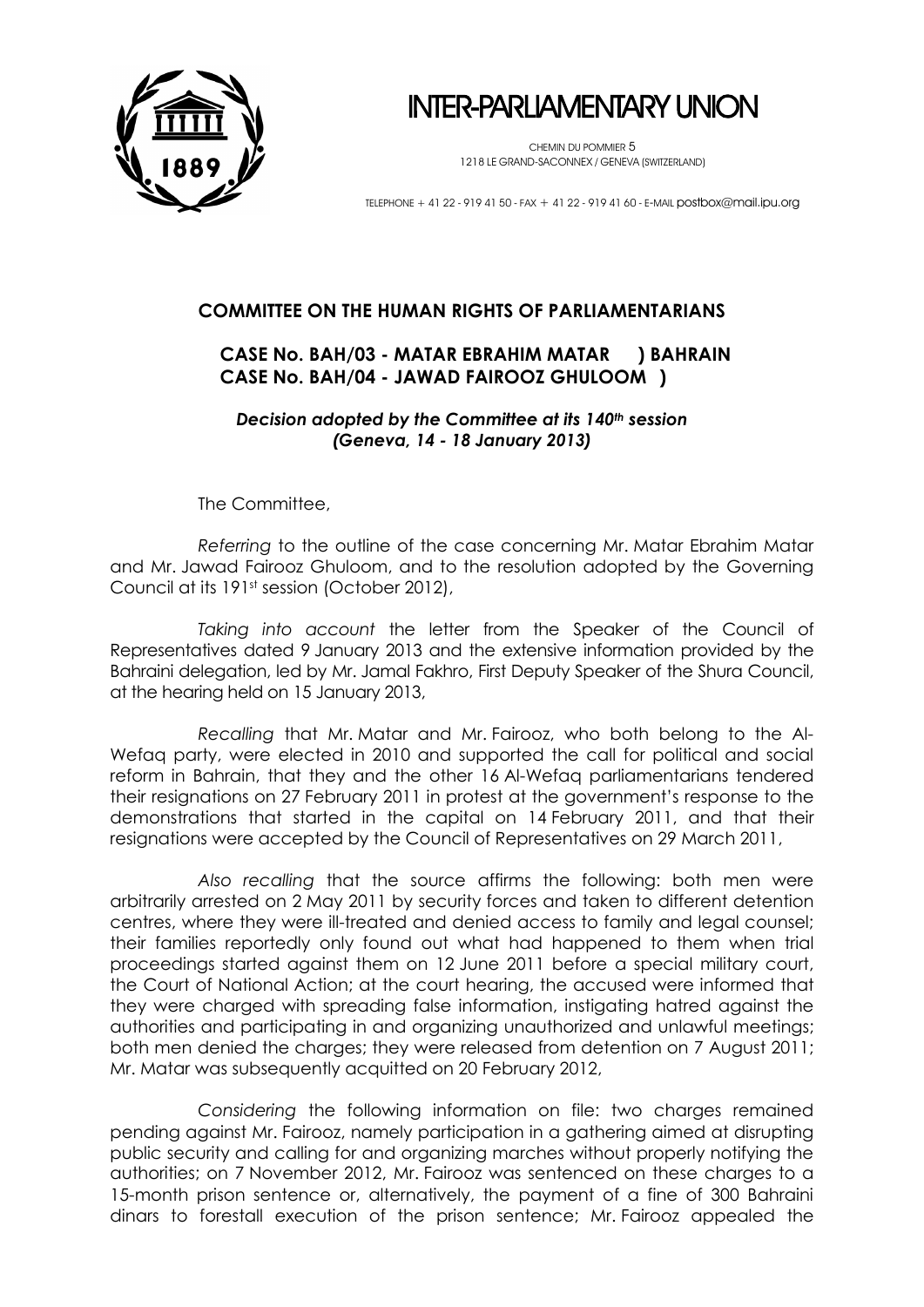sentence; according to the source, on 15 January 2013, the High Court confirmed the sentence on appeal following a single appeal hearing; at the hearing, Mr. Fairooz's lawyer was apparently asked to explain where Mr. Fairooz was; when he answered that Mr. Fairooz was out of the country, the judge stated that the verdict would be announced at the end of the day,

*Recalling* that an independent commission (Bahrain Independent Commission of Inquiry) appointed and entrusted by the King of Bahrain with investigating alleged human rights abuses during and following the 2011 protests in the country, officially presented its report on 23 November 2011 and concluded the following:

- "The text and application of Articles 165, 168, 169, 179 and 180 of the Bahrain Penal Code raises questions about their conformity with international human rights law and the Constitution of Bahrain"; "the Government of Bahrain used these articles to punish those in the opposition and to deter political opposition";
- "In a substantial number of the arrests carried out by law enforcement agencies warrants were not presented to arrested individuals and arrested individuals were not informed of the reasons for their arrest";
- "In many cases, government security forces resorted to the use of unnecessary and excessive force, and in a manner that sought to terrorize individuals"; "many detainees were subjected to torture and other forms of physical and psychological abuse while in custody, which indicated patterns of behaviour by certain government agencies and that the extent of this physical and psychological mistreatment is evidence of a deliberate practice"; "the techniques used to mistreat detainees fall within the meaning of torture as defined in the United Nations Convention against Torture, to which Bahrain is a State Party"; "the lack of accountability of officials within the security system in Bahrain has led to a culture of impunity, whereby security officials have little reason to avoid mistreating prisoners or to take action to prevent mistreatment by other officials",

*Recalling* that, by letters of 27 September 2011, copies of which have been provided to the Committee, Mr. Matar and Mr. Fairooz submitted a five-page detailed complaint about their alleged arbitrary arrest and ill-treatment in detention to the King of Bahrain, the President of the Supreme Judicial Council, the Supreme Commander of the Bahrain Defence Force, the Minister of Social Development and Human Rights, the Minister of the Interior, the Minister of Justice, the Public Prosecutor, the Head of Military Justice, the Chairman and members of the Bahrain Independent Commission of Inquiry, and the National Foundation for Human Rights; *recalling also* that Mr. Matar's testimony to the Bahrain Independent Commission of Inquiry regarding his ill-treatment is included in its final report, under "Annex B: Summary of Torture Allegations", as one of sixty examples,

*Considering* that the complaints of both men are pending in court and that, according to the Bahraini authorities, no evidence has emerged thus far to sustain the allegations of ill-treatment,

*Considering* that the Speaker of the Council of Representatives has repeatedly questioned, most recently in his letter of 9 January 2013, as did the Bahraini delegation at the hearing, the Committee's competence to examine the case of Mr. Matar and Mr. Fairooz because they were no longer members of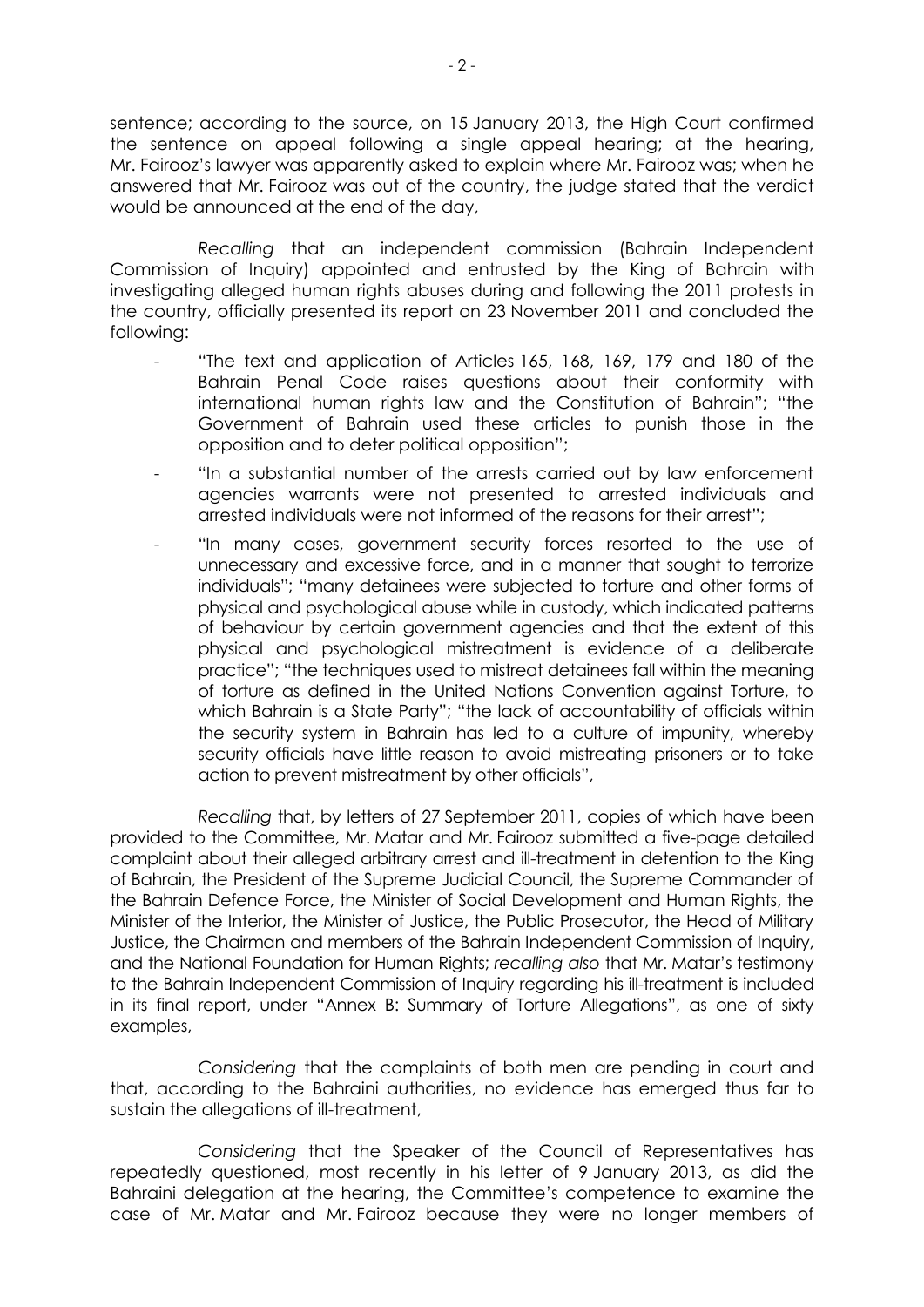parliament when they were arrested and that there was no reason to believe that there had been a violation of their human rights as parliamentarians,

*Considering* that, as stated by the Speaker of the Council of Representatives and the Bahraini delegation, the authorities have undertaken significant legislative and institutional reforms to follow up on the report of the Bahrain Independent Commission of Inquiry, for example modifying relevant articles of the Penal Code with a view to strengthening freedom of expression, creating an Ombudsman within the Ministry of the Interior and a Special Investigations Unit within the Public Prosecutor's Office and providing a legal foundation to ensure compensation for victims of abuse; *considering also* that, according to the Speaker's letter of 9 January 2013, three police and security officers have thus far been sentenced to seven-year prison terms for ill-treating demonstrators and another 12 cases against law enforcement officers are pending in the courts,

*Considering* the following information on file: on 7 November 2012, Mr. Fairooz, who was visiting the United Kingdom that day, was stripped of his nationality by an administrative decision, along with 30 others; it appears that the revocation is based on clause C of Article 10 of the Citizenship Law, which permits the revocation of nationality when a holder of Bahraini citizenship undermines State security; Mr. Fairooz, who states that he has always been committed to the peaceful expression of views, rejection of violence and promotion of political reform to create a genuine constitutional monarchy, is now, as a result, stateless; according to the source, some of those who are in Bahrain and had their citizenship revoked have apparently tried to challenge the decision, which they consider unconstitutional, but have been denied the possibility of having their lawyers defend their case; the Bahraini delegation affirms that those who had their nationality revoked can effectively appeal that decision with full respect for due process, including the rights of defence, but that the persons concerned chose not to do so; when asked about the possible motives for the revocation of Mr. Fairooz's nationality, the Bahraini delegation appeared to imply that Mr. Fairooz was associated with calls made in some quarters to consider Bahrain as the fourteenth province of the Islamic Republic of Iran,

*Considering* that the Universal Declaration of Human Rights stipulates that no one shall be arbitrarily deprived of nationality, that the 1961 Convention on the Reduction of Statelessness, to which Bahrain is not a party, enshrines the basic principle that no one should be deprived of nationality if such deprivation results in statelessness but allows States to make an exception to this principle with regard to acts inconsistent with a duty of loyalty, either in violation of an express prohibition to render service to another State, or by personal conduct seriously prejudicial to the vital interests of the State, and that a State party to the 1961 Convention can only deprive an individual of nationality on this ground if it specifies its retention of that right at the time of signature, ratification or accession and if it does so in accordance with the law and accompanied by full procedural guarantees, such as the right to a fair hearing,

1. *Thanks* the Speaker of the Council of Representatives and the members of the Bahraini delegation for their cooperation and the information they provided;